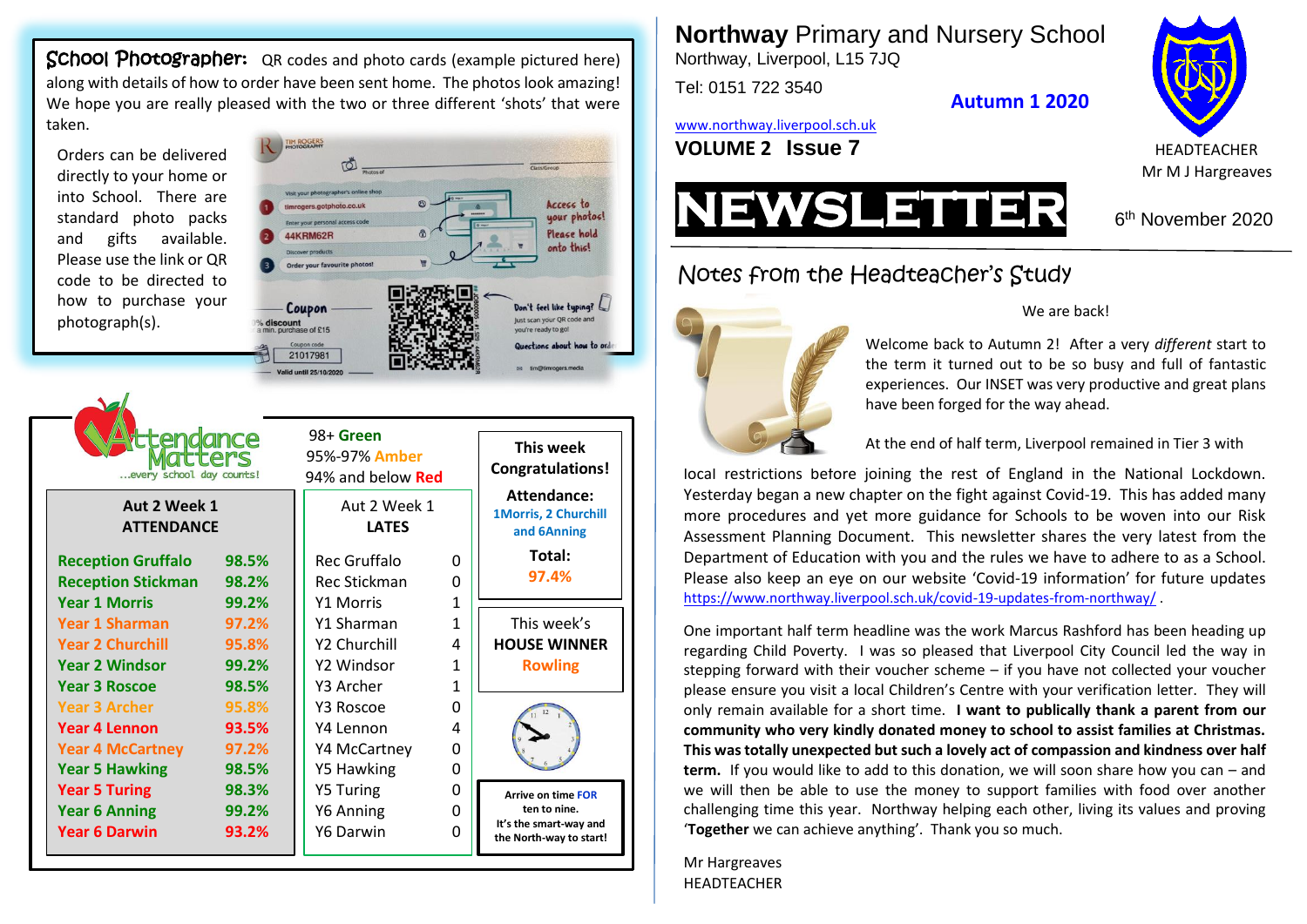# National Lockdown updates:

Here is a snapshot of the guidance produced by the Government on 4<sup>th</sup> November ready for the 5<sup>th</sup> November 2020 National Lockdown. Notes are in the order mentioned in the DfE document.

- Well-being continues to be a priority.
- The Government will not be closing early years settings, schools, further education colleges or universities.
- Schools continue to remain open for children as they have since Autumn Term.
- It remains very important for children and young people to attend, to support their wellbeing and education and help working parents and guardians.
- Childcare or education is one of the exceptions that children, young people and parents and carers can leave their home for.
- **Face Coverings** for staff: There is no change to the existing position. It is not mandatory for staff and visitors to wear face coverings in school. Settings have the discretion to recommend the use of face coverings for adults on site, for both staff and visitors.
- Face Coverings for parents / carers: There is no change to the existing position. Face coverings should be worn by parents / carers when dropping off or collecting their children.
- **Transport** during lockdown: Journeys should only be made for education, childcare or work purposes. Staff, children and parents are encouraged to walk or cycle when travelling to and from school.
- Transport: If it is necessary to travel, settings are encouraged to walk where possible, and to plan ahead and avoid busy times and routes on public transport.
- Transport for Childminders: If it is necessary for a childminder to pick up or drop off a child at school and walking is not practical, then a private vehicle for single household use is preferable. Public transport should be minimised.
- **Visitors** to Schools: Schools should restrict all visits to the setting to those that are absolutely necessary. This means suspending parent and carer visits, including new admissions, settling in children new to the setting and attending organised performances.

#### Cont:

- Children who are **clinically extremely vulnerable**: Most children originally identified as clinically extremely vulnerable no longer need to follow original shielding advice. Alder Hey have assessed the list of children who were considered clinically vulnerable in Liverpool. Those children whose doctors have confirmed they are still clinically extremely vulnerable will be notified by letter / text / email. They will be advised not to attend childcare or nursery during the period this advice is in place.
- **Out of school activities** (including wraparound care) may continue to operate if their primary purpose is providing registered childcare or where they are offering other childcare activities where this is reasonably necessary to enable parents to work or search for work or undertake education. Northway Breakfast Club and After School Club will therefore be able to continue.
- After School: Breakfast and After School Wraparound Child care is YES, Extra-Curricular Sports Clubs is NO  $\odot$ . Booster classes after School – NO  $\odot$
- Schools should continue to undertake **risk assessments** and implement the system of controls. If schools follow the guidance and maximise control measures, they can be confident they are managing risk effectively.
- **Music**, **dance** and **drama** can be undertaken in school so long as safety precautions are undertaken.
- **Sport and Physical Education** (PE): Competition between different schools should not take place, in line with the wider restrictions on grassroots sport.
- Sport and PE: Children should be kept in consistent groups and sports equipment thoroughly cleaned between each use by different individual groups.
- Sport and PE: Outdoor sports should be prioritised where possible and indoor spaces used where it is not, maximising natural ventilation flows. Active Miles and break times should enable children to be physically active whilst maintaining physical distancing.
- Sport and PE: Schools can work with external coaches, clubs and organisations for curricular activities where they are satisfied it is safe to do so.
- School Swimming is able to continue following the Risk Assessment and Planning carried out by Liverpool City Council.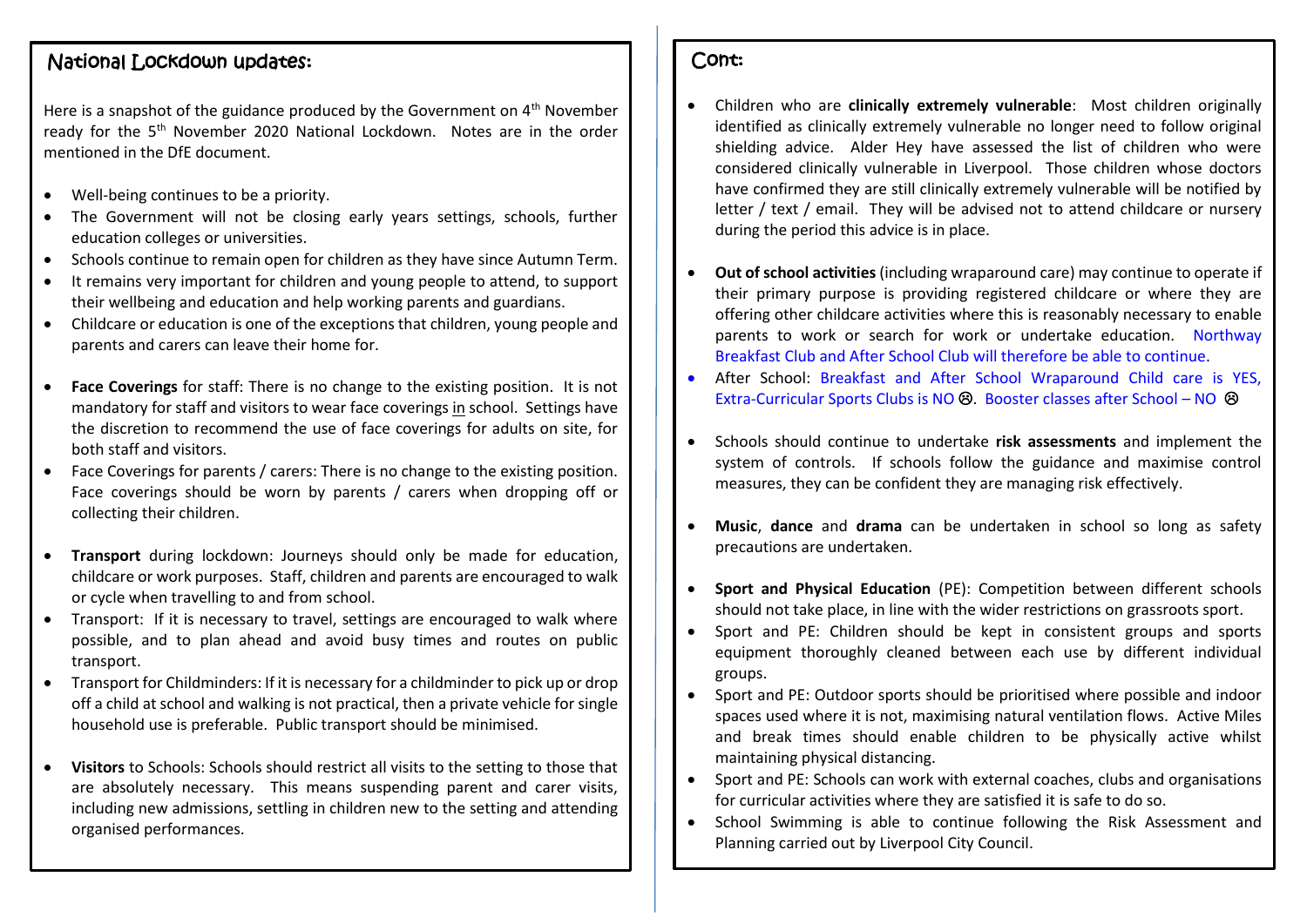#### Cont:

- Where schools are offering extra-curricular activities they should only do so where it is reasonably necessary to support parents to work, search for work or complete education.
- The Prime Minister and Education Secretary have been clear that exams will go ahead next summer.

## Lateral Flow Testing:

You will have heard that Liverpool has been selected as the first city to offer city wide screening for Covid using a 'Lateral Flow Test'. The Council are still working with the Government on how this will actually work. The tests should be able to supply results within a 20-30 minute window.

Many parents were concerned on Monday that the army was being drafted into School to carry out the tests without parental permission. PLEASE be reassured that this is not the case. Although the Government did consider schools being a base for the Covid tests, currently they have selected 50 community sites across Liverpool.

Details will follow (but maybe before we return to school on Monday). Please listen out for local information but I will add information here if I receive it.

## SeeSaw Questionnaire:

Did you receive the questionnaire from Miss Grace regarding **Remote Learning**? If you are able to, the questionnaire will take between 1-2 minutes to complete and will help us greatly in developing our Remote Learning Offer as a school. **Thank you**.

## Wellcomm:

'Wellcomm' has been in School working with our Nursery and Reception Classes to assess their Communication and Language skills. It has been a fantastic tool to understand and plan to deepen our children's ability to communicate effectively.

## Assembly and Values for Victory:

Last half term we reflected upon one of our Core Northway Values for Victory: Courage. This half term we will be looking at several of our nurture values: **Remembrance**, **Friendship** and **Peace**.

This week we have looked at 'Remembering' – remembering people who have made a difference to our lives and people we have lost but still love. We looked at the calling of the first disciples, what it means to be called a good friend and how to be a friend that creates good memories.

Next week we will continue with the theme of 'Remembrance', looking at different stories related to **Remembrance Day** (Where The Poppies Grow, Peace Lily and Flo of the Somme). This week Mr Hargreaves, Mrs Lightfoot, Mr Bayliss and Miss Daws have all led Assembly. It really is a lovely way to start the day, 'Zoom'ing into Classrooms.

# Questions about Christmas:

You may be wondering about Christmas and what can / cannot happen in School this year. We have spoken as a Senior Leadership Team about trying to make this year as 'normal' as possible and giving the children a true Northway experience.

- $\checkmark$  Children will still take part in our Nativity and/or Christmas Presentations but it will be recorded and available on DVD.
- $\checkmark$  We will still have our Christmas Jumper Day.
- $\checkmark$  Children will still be able to perform in our Talent Show (broadcast live from the hall into classrooms via Zoom).
- $\checkmark$  Class Christmas Parties can still take place (Bubble Party!)

Sadly we will not be able to have a School Disco or Christmas Fayre but lots more details will follow about the things we **can** do. I wanted to reassure you that Northway will ensure our children do not miss out … and keep everything within our current Risk Assessment and Planning Document.

> 'Together we can achieve anything' **All learners, all valued, all achieving, all the time Together involves everyone…which makes it all the more exciting!**